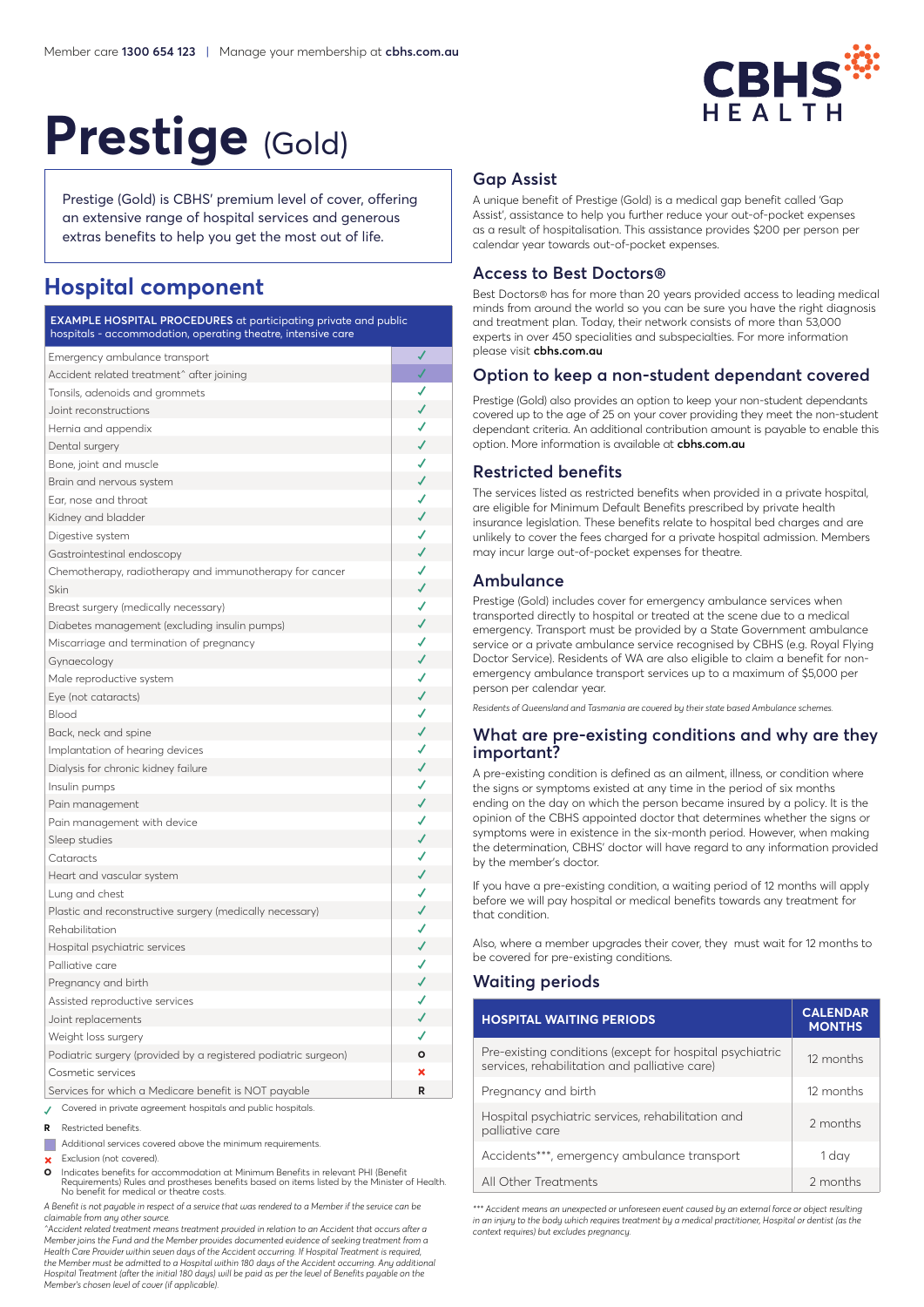# **Understanding your hospital component**

## **What's covered for included services?**

- **Accommodation** for overnight, same day and intensive care for private or shared room in agreement private and public hospitals
- **✓ Theatre and labour ward fees** covered in agreement private hospitals (excluding restricted services)
- **Medical expenses related to providers** for services while admitted in hospital e.g. fees from doctors, surgeons, anaesthetists, pathology, imaging etc. covered for included services eligible for benefits from Medicare up to Medicare Benefits Schedule (MBS) fee. Members have their choice of doctor/surgeon in a public and private hospital. CBHS will cover the difference between the Medicare benefit and the MBS fee for services provided as an admitted patient to a hospital
- Access Gap Cover is where a provider chooses to participate under an arrangement with the fund. CBHS covers up to 100% of an agreed amount in excess of the MBS fee which reduces or eliminates your out-of-pocket medical expenses (i.e. surgeons, anaesthetists, pathology, imaging fees etc.)
- **Surgically implanted prostheses** to at least the minimum benefit specified in the prosthesis list issued under Private Health Insurance legislation
- **Pharmacy** covers most drugs related to the reason for your admission in agreement private hospitals
- Boarder accommodation covers 100%, up to \$160 per admission, if not included in hospital agreement
- **Emergency ambulance transport** for an accident or medical emergency by approved ambulance providers
- **Hospital Services** where a Medicare benefit is payable (for included services only)
- **Better Living Programs** information available at **cbhs.com.au/member-health/better-living-programs**
- **Hospital Substitute Treatment** information available at **cbhs.com.au/tools-and-support/Wellbeing-and-fitness/hospitalsubstitute-treatment**

## **What's not covered?**

- X No benefits are payable for hospital or medical treatment for excluded services
- X If a member is admitted into a private hospital for restricted services, benefits are payable only at the minimum rate specified by law. These benefits may only provide a benefit similar to a public hospital shared room rate. These benefits may not be sufficient to cover admissions in a private hospital
- X Nursing home type patient contribution, respite care or nursing home fees
- Take home/discharge drugs (non-PBS drugs may be eligible for benefits from your Extras cover)
- Aids not covered in hospital agreement (may be eligible for benefits from Extras cover
- ³ Services claimed over 24 months after the service date
- **X** Services provided in countries outside of Australia
- X Prostheses used for cosmetic procedures, where no Medicare benefit is payable
- X Ambulance transfers between hospitals (for residents in VIC, SA and NT)
- **X** Fees raised by public hospitals that exceed Minimum Default Benefits set by the Department of Health and Ageing for shared room accommodation

## **Adding a new baby to your membership**

When notifying CBHS of a new addition to your family you will need to provide your baby's full name, date of birth and gender.

If you have family cover, all waiting periods will be waived for your baby as long as you notify CBHS **within two calendar months of the birth**.

If you have singles cover, all waiting periods will be waived for your baby if you upgrade to family cover or sole-parent family cover **within two calendar months of the birth**. The upgrade must take effect the date your baby was born.

## **Going into hospital**

- Contact us to confirm what you are covered for and to check if any waiting periods apply
- Check if your hospital has an agreement with CBHS
- Obtain a quote from your treating doctor/surgeon

#### **Access to private hospital**

CBHS holds agreements with an extensive range of Australian private hospitals and day surgeries. These agreements ensure hospital fees including bed fees, theatre and labour ward and intensive care fees are covered when admitted as a patient to hospital (subject to your level of cover).

For charges incurred in a non-agreement hospital members may only receive benefits similar to a public hospital shared room rate which can result in substantial out-of-pocket expenses. Should you choose a hospital that holds an agreement with CBHS, you reduce, if not eliminate, out-of-pocket expenses for hospital fees.

To check if your hospital holds an agreement, visit our website at **cbhs.com.au** or contact Member Care on **1300 654 123.**

## **Claiming your benefits Non-admitted medical services**

Claims for medical services provided in a hospital, day surgery, private emergency facility or doctors rooms as a non-admitted patient must be submitted directly to Medicare only. These services include, but are not limited to imaging, blood tests (pathology) and specialist/doctor consultations.

#### **Hospital claims**

Hospitals will bill CBHS directly. If you are required to contribute to your admission (for example you have selected to pay a co-payment or excess and are admitted for a restricted or excluded service) you will be required to pay this directly to the hospital. Please check with the hospital whether you have to pay this upon admission or if they will bill you.

#### **Admitted hospital medical services\***

We pay up to 25% of the Medicare Benefits Schedule (MBS) fee, while Medicare pays the other 75%. If charges are more than the MBS fee, then a gap payment arises.

| <b>MEDICARE BENEFITS SCHEDULE FEES</b> |  |
|----------------------------------------|--|
|                                        |  |

| 75% covered by Medicare | Up to 25% covered by CBHS |
|-------------------------|---------------------------|
|-------------------------|---------------------------|

Services that do not attract a benefit from Medicare will not incur any benefits. This means that you may face significant out-of-pocket expenses for both hospital and medical services.

- Doctors will give you an account for their services. Take this account to Medicare first
- Complete a Two-Way form in order for Medicare to forward your claim to CBHS for the Fund benefit to be paid

*\* A member will incur substantial out-of-pocket expenses if they are not entitled to Medicare benefits (i.e. Non-Australian Residents).*

## **Access Gap Cover**

Many people admitted to hospital as private patients can find themselves faced with out-of-pocket expenses, or 'gaps'.

Access Gap Cover (AGC) is a medical gap cover arrangement designed to minimise or eliminate out-of-pocket expenses for medical procedures conducted in hospitals or day surgery facilities as an admitted patient.

#### **Advantages of Access Gap Cover**

- As a patient, you will receive an estimate of doctors fees prior to your treatment
- Doctors may claim directly from CBHS on your behalf (including the Medicare benefit)
- No more Medicare queues

Go to **cbhs.com.au** for more information on Access Gap Cover or to search for Access Gap Cover participating doctors.

Doctors using Access Gap Cover will usually bill CBHS directly. CBHS claims the Medicare benefit on your behalf and sends payment, including the Medicare and Fund benefits, directly to your doctor. If your doctor sends the account to you, please forward it on to CBHS, clearly identifying it is to be claimed through Access Gap Cover. **Do not take accounts to Medicare first.**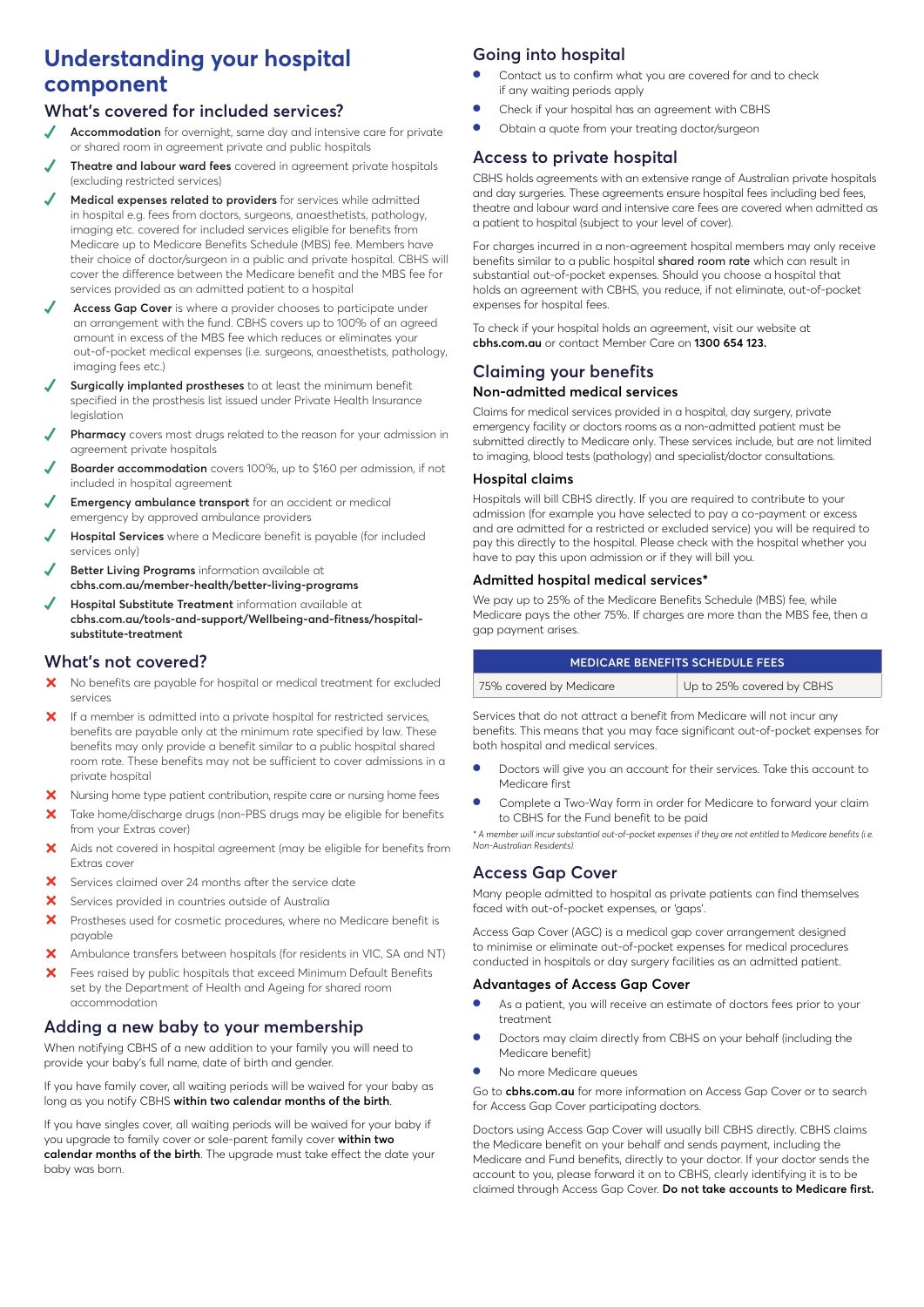| <b>Prestige (Gold) extras component</b>                                                                                                                                                    | <b>WAITING</b><br><b>PERIODS</b> | <b>OVERALL</b><br><b>LIMITS</b> | <b>BENEFIT</b><br><b>PERIOD</b> |
|--------------------------------------------------------------------------------------------------------------------------------------------------------------------------------------------|----------------------------------|---------------------------------|---------------------------------|
| <b>DENTAL</b>                                                                                                                                                                              |                                  |                                 |                                 |
| <b>Preventative Dental</b>                                                                                                                                                                 | 2 months                         | Unlimited                       | calendar year                   |
| <b>General Dental</b>                                                                                                                                                                      |                                  |                                 |                                 |
| Major Dental                                                                                                                                                                               |                                  |                                 |                                 |
| Periodontic (gum treatment)                                                                                                                                                                |                                  | \$700                           |                                 |
| Endodontic (root canal treatment)                                                                                                                                                          |                                  | \$700                           | calendar year                   |
| Inlays/onlays/facings/veneers                                                                                                                                                              | 6 months                         | \$1,440                         |                                 |
| Dentures and implants                                                                                                                                                                      |                                  | \$1,500                         | any 5 years                     |
| Occlusal therapy                                                                                                                                                                           |                                  | \$920                           | lifetime                        |
| Crowns and bridges                                                                                                                                                                         | 12 months                        | \$3,500                         | any 5 years                     |
| Orthodontia                                                                                                                                                                                |                                  | \$3,200                         | lifetime                        |
| <b>OPTICAL</b>                                                                                                                                                                             |                                  |                                 |                                 |
| Prescribed optical appliances                                                                                                                                                              | 6 months                         | \$450                           | calendar year                   |
| <b>THERAPIES</b>                                                                                                                                                                           |                                  |                                 |                                 |
| Physiotherapy                                                                                                                                                                              |                                  | \$900                           |                                 |
| Chiropractic                                                                                                                                                                               |                                  |                                 |                                 |
| Osteopathy                                                                                                                                                                                 |                                  | \$1,000                         | calendar year                   |
| Occupational therapy                                                                                                                                                                       |                                  | \$800                           |                                 |
| Speech therapy                                                                                                                                                                             |                                  | \$1,850                         |                                 |
| Clinical psychology                                                                                                                                                                        |                                  | \$500                           |                                 |
| Ante natal/post natal physiotherapy                                                                                                                                                        | 2 months                         | \$105                           |                                 |
| Hypnotherapy                                                                                                                                                                               |                                  | \$360                           |                                 |
| Podiatry (excl. artificial aids: e.g. orthotics)                                                                                                                                           |                                  | \$400                           |                                 |
| Audiology                                                                                                                                                                                  |                                  | \$360                           |                                 |
| Eye therapy                                                                                                                                                                                |                                  | \$455                           |                                 |
| Dietitian                                                                                                                                                                                  |                                  | \$360                           |                                 |
| Exercise physiology                                                                                                                                                                        |                                  | \$360                           |                                 |
| <b>ALTERNATIVE THERAPIES</b>                                                                                                                                                               |                                  |                                 |                                 |
| Oriental therapies - Acupressure, Acupuncture, Chinese Herbal Medicine Consultation,<br>Chinese Massage, Traditional Chinese Medicine Consultation                                         |                                  |                                 |                                 |
| Massage therapies - Deep Tissue Massage, Lymphatic Drainage, Myotherapy, Remedial<br>Massage, Sports Massage, Swedish Massage, Therapeutic Massage                                         | 2 months                         | \$1,000                         | calendar year                   |
| <b>GENERAL HEALTH</b>                                                                                                                                                                      |                                  |                                 |                                 |
| Blood glucose accessories                                                                                                                                                                  |                                  | \$320                           |                                 |
| Non-Pharmaceutical Benefits Scheme drugs requiring a prescription by law.<br>(100% less the current prescribed PBS co-payment for general patients up to the<br>maximum claimable benefit) | 2 months                         | \$1,000                         | calendar year                   |
| HEALTH CARE AIDS (referred by a doctor and recognised by CBHS)                                                                                                                             |                                  |                                 |                                 |
| Artificial aids                                                                                                                                                                            |                                  | \$1,500                         |                                 |
| Hearing aids                                                                                                                                                                               | 12 months                        | \$2,200                         | any 3 years                     |
| Blood pressure monitor, nebuliser, glucometer                                                                                                                                              |                                  | \$500                           |                                 |
|                                                                                                                                                                                            |                                  |                                 |                                 |

*\* Benefits are not payable for Do-It-Yourself (DIY) dentistry including whitening kits, aligners and occlusal splints. Please contact us to confirm whether a benefit is payable.*

# **Understanding your Extras component**

## **Highest level of extras cover**

Prestige (Gold) provides members with the highest level of Extras limits and benefits of all of our cover types. By selecting Prestige (Gold), we cover you when you need us most for a long list of Extras and additional benefits.

## **Benefit period**

Each group of services within Extras and Package covers have an overall limit on the amount you can claim. Most limits are based on per person per calendar year, unless otherwise stated in our Extras table.

Benefits which attract a three and five year period are entitled to have the benefit renewed on the same date which the service was performed respectively.

Benefits which attract a 'lifetime' period; lifetime means the period commencing on the date the member was first insured and ceases to be insured by CBHS (irrespective of any suspension of membership or other period without cover).

## **How do my extras benefits work?**

CBHS Extras benefits for Prestige (Gold) are based on 100% of the cost the provider charges you, up to a maximum claimable amount (the set benefit per service) which is capped by an overall limit. See next page for detailed examples of maximum claimable amounts.

## **Waiting periods**

| <b>EXTRAS WAITING PERIODS</b>                                                                                                             | <b>CALENDAR</b><br><b>MONTHS</b> |
|-------------------------------------------------------------------------------------------------------------------------------------------|----------------------------------|
| Crowns and bridges, orthodontia, artificial aids,<br>healthcare appliances, oxygen apparatus and<br>hearing aids                          | 12 months                        |
| Prescribed optical appliances, periodontics,<br>endodontics, inlays, onlays, facings, veneers,<br>occlusal therapy, dentures and implants | 6 months                         |
| All other services                                                                                                                        | 2 months                         |